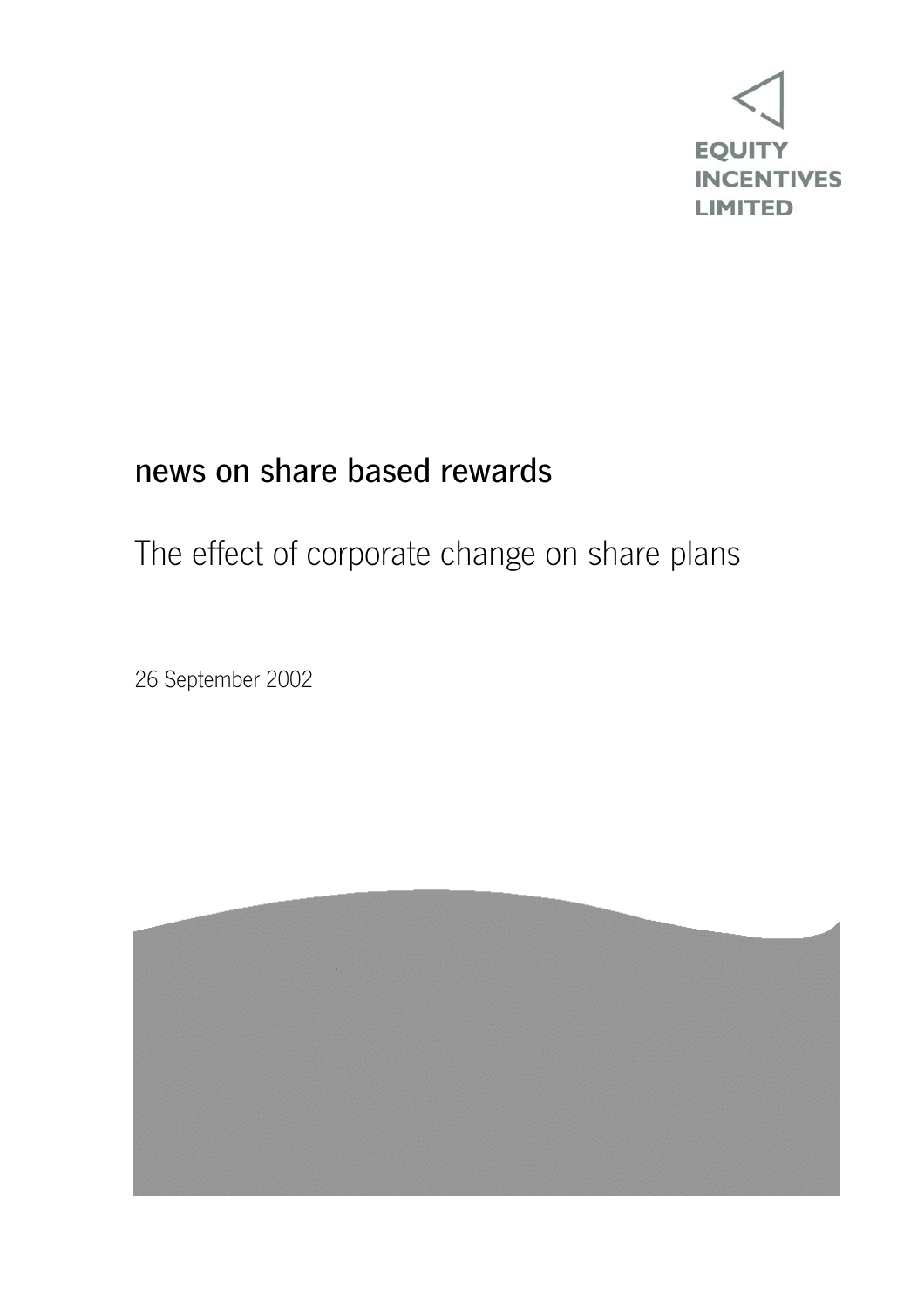# Corporate change? – don't forget your share plans

If your company is undergoing a corporate reorganisation of any type, it is important to review its effect on your share plans.

This newsletter sets out some of the share plan issues you should consider at each stage of the reorganisation.

### Preliminary investigations

### **1. What plans exist?**

Your company could have any of a number of share plans in existence, ranging from, say, a Share Incentive Plan for all employees to unapproved share options for top executives.

Each of these plans needs to be considered separately in a reorganisation. Generally speaking, if an Inland Revenue approved plan is in place, it is likely to be much less flexible, and care will need to be taken to ensure that employees do not lose the tax benefits under the plan.

Similarly, plans involving options may be more complex than those involving share awards, because a reorganisation normally triggers the early exercise and lapse of options.

### **2. What type of re-organisation is planned?**

Takeover? Liquidation? Scheme of reconstruction? These terms will typically be referred to specifically in the rules of your share plans – and each could result in different treatment of the participant.

### Planning the reorganisation

### **1. HR implications**

It is possible that the reorganisation may represent the plan's main objective – e.g. a sale of the company may be a long awaited realisation event. But the reorganisation may mean the rejection or refinement of a plan's objectives.

### **2. Tax pitfalls for participants**

The structure or timing of the reorganisation may create unexpected tax charges or impose tax liabilities at a time when the participant is not ready to finance those liabilities e.g. if an SAYE option is exercised within three years of the date of grant by reason of the reorganisation, then instead of a tax-free exercise an SAYE option holder will have to pay income tax.

### **3. Identifying choices available to participants**

The main choices for a share option holder, for example, are typically:

 Exercise the option if already exercisable and accept the takeover offer

 Exercise the option after an early exercise event (if possible) and accept the takeover offer

 Release the option for cash (if cash cancellation is offered)

Rollover the option (if permitted)

Do not exercise the option and (usually) allow it to lapse

 In certain circumstances, "top-up" payments can be used to compensate for a loss of benefits on the early exercise of an option

### **4. Amending the rules of a plan**

Amendments to the rules of a plan may be necessary e.g. changing the early exercise provisions. Private companies may also need to consider changing their articles of association e.g. to ensure a purchaser can buy shares from employees following the exercise of share options.

Remember there is limited scope to alter the terms of an existing approved plan without losing Inland Revenue approved status.

### **5. Impact on performance conditions**

The Association of British Insurers Guidelines for Share Incentive Schemes (February 2002) state that there should be no automatic waiving of performance conditions in the event of a change of control, and that in such an event, share based awards should vest on a pro-rata basis.

Notwithstanding the above guidance, many plans provide for performance conditions to fall away on the occurrence of defined reorganisation events. In some circumstances, directors may wish to make use of any powers they have to